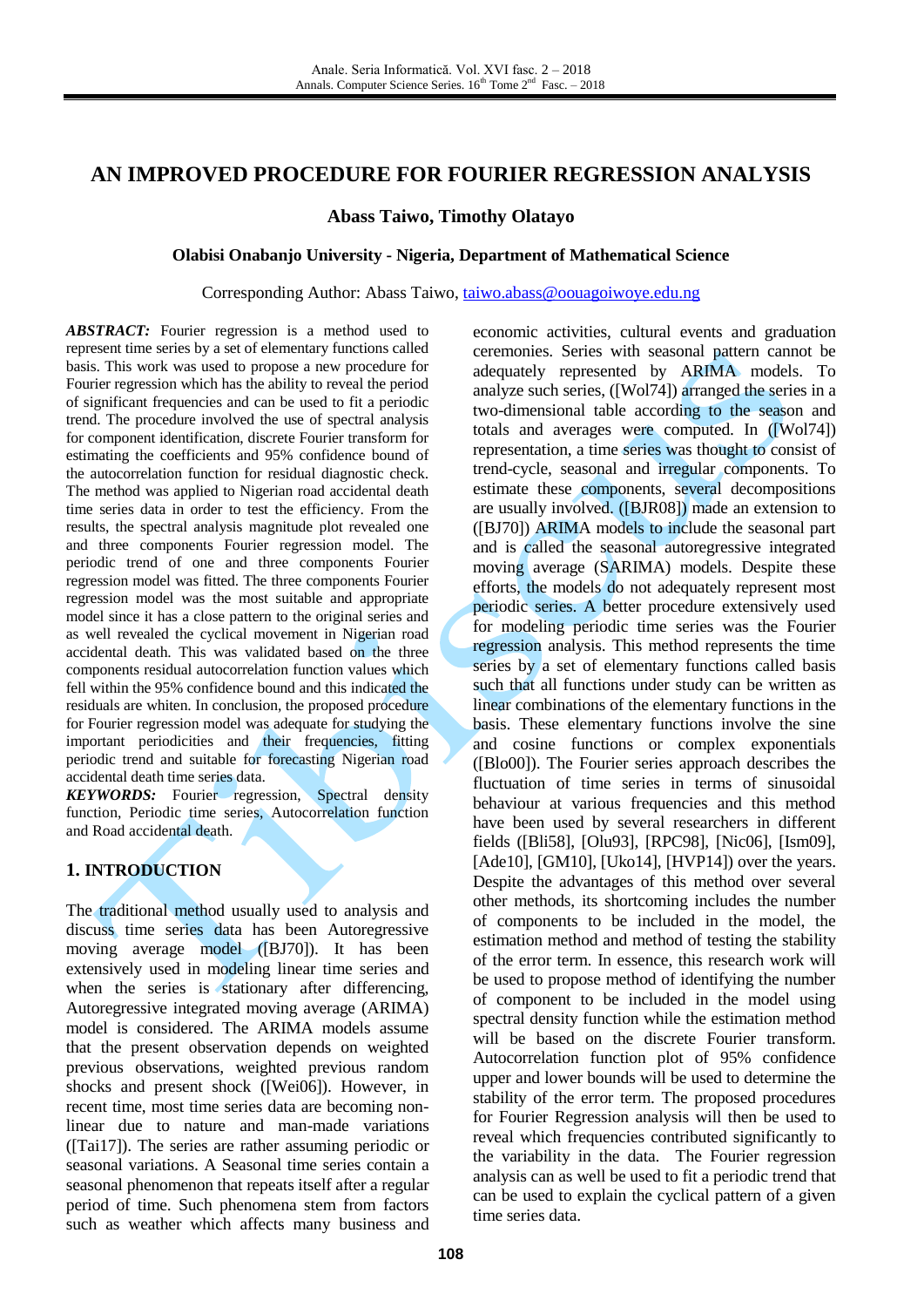# **2. MATERIALS AND METHODS**

## **2.1. Fourier Regression Analysis**

A Fourier Regression Analysis is defined as

$$
X_{t} = \mu + \sum_{k=1}^{N} \left( A_{k} \frac{\partial \cos 2\pi kt}{N} + B_{k} \frac{\partial \sin 2\pi kt}{N} \right) + \varepsilon_{t}
$$
\n(1)

where  $\mu$  is the overall mean, N is the length of the time series,  $\partial$  is the number of frequency components to be included and  $\varepsilon_t$  is a white noise sequence of independent and identically-distributed (iid) Gaussian random variables with zero mean and some variance. The additive noise term accounts for the randomness inherent in the data. The parameters of the model are the overall mean and the amplitudes of the cosines and sines.

### **2.2. Component Identification in Fourier Regression Analysis**

The number of components to be included in the model will be identify using the magnitude plot obtained from the plot of spectral density function and its frequencies. The maximum and number of sinusoids will be used to choose the number of components. The Spectral density function is given as

 $f(\omega) = 2[1 + \sum_{t=1}^{\infty}$ 

where  $\gamma_t$  is the Autocorrelation function at lag

#### **2.3. Estimation Method**

The coefficients of the Fourier regression Analysis will be obtained using the inverse of the discrete Fourier transform. Since equation (1) is linear in parameters and

$$
\sum_{k=0}^{N} \left( A_k \frac{\partial \cos 2\pi k t}{N} + B_k \frac{\partial \sin 2\pi k t}{N} \right) = 0 \quad (3)
$$

is a discrete Fourier transform. The frequencies to be used will be specified for the cosines and sines, a matrix design is formed and the matrix will be solved to obtain the parameters using inverse discrete Fourier transform given below

$$
\begin{cases}\nA_k = \sum_{k=0}^{N} \left( \frac{\cos 2\pi kt}{N} \right) X_t & t = 0, 1, ..., \frac{t-1}{2} \\
B_k = \sum_{k=0}^{N} \left( \frac{\sin 2\pi kt}{N} \right) X_t & t = 0, 1, ..., \frac{t-1}{2}\n\end{cases}
$$
\n(4)

#### **2.4 Diagnostic Test for the Error Term**

The stability of the residual or error term will be checked using the upper and lower bounds of the Residual Autocorrelation function plot. The Autocorrelation function is given as

$$
\rho_k = Corr(X_t X_{t-k}) = \frac{Cov(X_t X_{t-k})}{[Var(X_t) Var(X_{t-k})]^{\frac{1}{2}}} = \frac{\gamma_k}{\gamma_0}
$$
(5)

where  $\gamma_k = E[(X_t - \mu_t)(X_{t-k} - \mu_t)]$ 

#### **3. RESULT AND DISCUSSION**

In other to determine the efficiency of the proposed procedures for Fourier regression Analysis. Nigerian road accidental death time series data will be analysed to reveal which frequencies contributed significantly to the variability in the data. Fitted periodic trend will be obtained as well and this will be used to explain the cyclical pattern of Nigerian road accidental death time series data. A visual inspection of Nigerian yearly road accidental death time plot in Figure 1 from 2010 to 2016 indicated that number of accidental deaths varies in a periodic manner. The period of the oscillation appears to be roughly 1 year (12 months). The periodic nature of the data suggests that an appropriate model may be a one component Fourier regression analysis given as

$$
\begin{aligned}\nA_t &= \\
\mu + \sum_{k=0}^N \left( A_k \frac{\partial \cos(2\pi kt)}{12} + B_k \frac{\partial \sin(2\pi kt)}{12} \right) + \\
\epsilon t \\
(6)\n\end{aligned}
$$

where  $t = 1$  to 72 and  $\partial = 1,2,...$ 

Based on Figure 2, the frequency of 1 cycle/12 months is the most significant oscillation in the data. The magnitude at 1 cycle/12 months is more than twice as large as any other magnitude. However, the magnitude plot revealed that there are also other periodic components in the data. These were periodic components at harmonics (integer multiples) of 1 cycle/12 months and periodic component with a period of 1 cycle/72 months. Hence a three components Fourier Regression analysis will be fitted, if the one component model failed to describe the cyclical movement in Nigerian Road accidental death.

One Component Fourier Regression Analysis model was fitted using the model in equation (6), the discrete Fourier transform was inverted and overall mean was added to obtain the model as

$$
\hat{X}_t = 376.7222 + 850.29 \cos 2\pi t / 12 + 519.89 \sin 2\pi t / 12
$$
\n(7)

The fitted model appears to capture the general periodic nature of the data and supports the initial conclusion that data oscillate with a cycle of 1 year but still requires a further analysis. Based on Figure

(2)

 $\overline{\bf v}$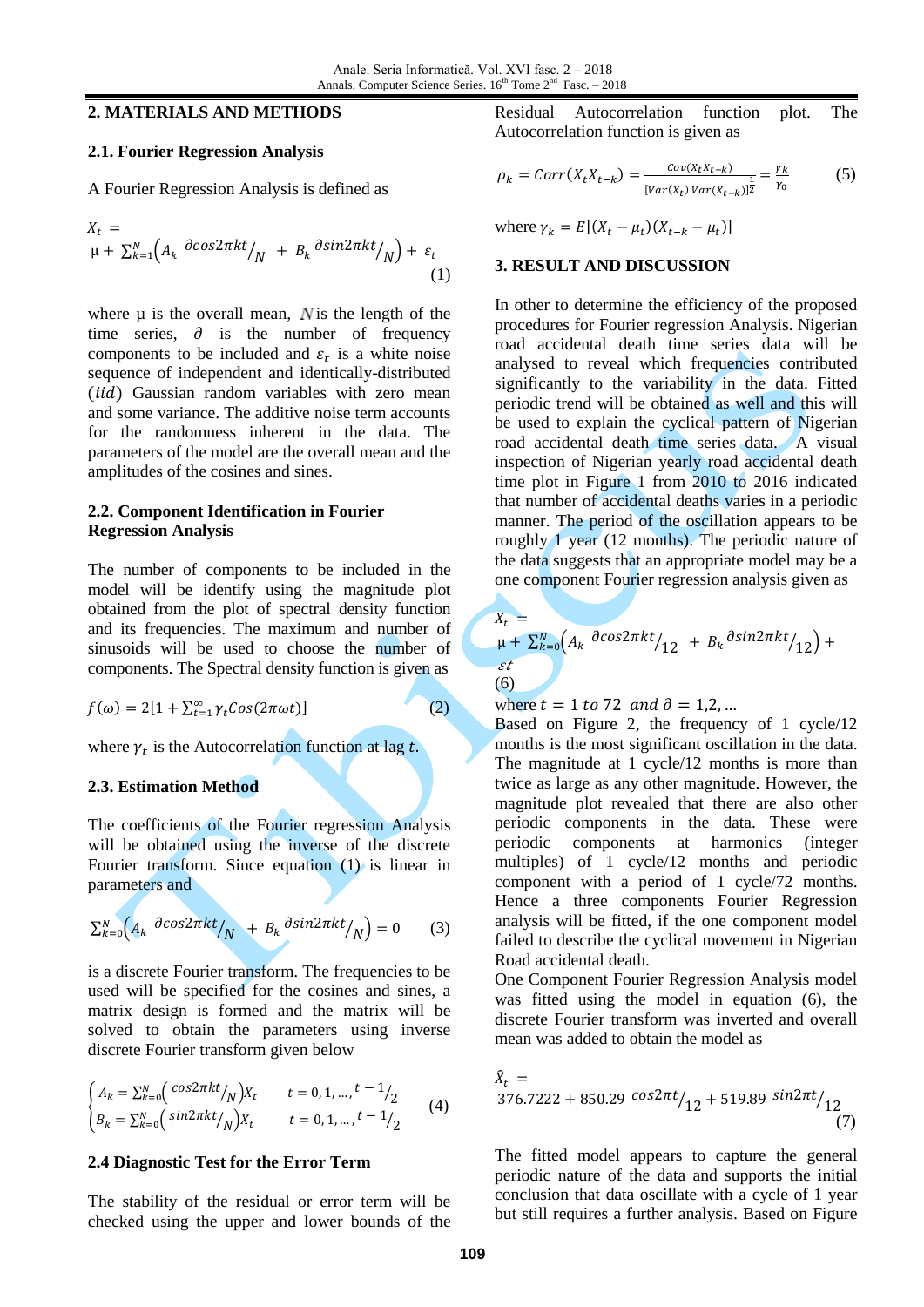3, the periodic movement of the fitted model deviated from the original data. This implied equation (7) is not adequate for analysing the cyclical movement in Nigerian road accidental death and a further analysis is required. The residual autocorrelation function values in Figure 4 fall outside the 95% confidence bounds at a number of lags. It does not appear that the residuals were white noise. The conclusion is that the frequency domain linear model with one sinusoidal component does not account for all the oscillations in the number of road accidental deaths. This is expected because the spectral analysis revealed additional periodic components in addition to the dominant oscillation. Hence fitting three components will be necessary has suggested based on the magnitude plot in Figure (2).





**Figure 2. Magnitude Plot of the Spectral Analysis of Nigerian Monthly Road Accidental Death from 2010 to 2015**



**Figure 3. Original and Fitted Nigerian Monthly Road Accidental Death using One component Fourier regression Analysis**



**Figure 4. Autocorrelation Plot of the Residual of the Fitted One component Fourier Regression Analysis**

Three components model that incorporated additional periodic terms as indicated by the spectral analysis was fitted. The fitted three components Fourier regression analysis model is

$$
\hat{X}_t = 376.7222 + 2340.29 \cos 2\pi n /_{12} + 191.09 \sin 2\pi n /_{12} + 123.45 \cos 2\pi n /_{12} + 119.34 \cos 2\pi n /_{12} + 88.345 \cos 2\pi n /_{12} + 91.342 \sin 2\pi n /_{12}
$$
\n(8)

Comparing the time plot of the original data, one component and three components Fourier Regression analysis models in Figure 5. It was observed that the three components Fourier Regression model showed a very close look of the original data. It appeared to have captured the general periodic nature of the data and the significant oscillations or cycles in the data were unveiled. This was verified by examining the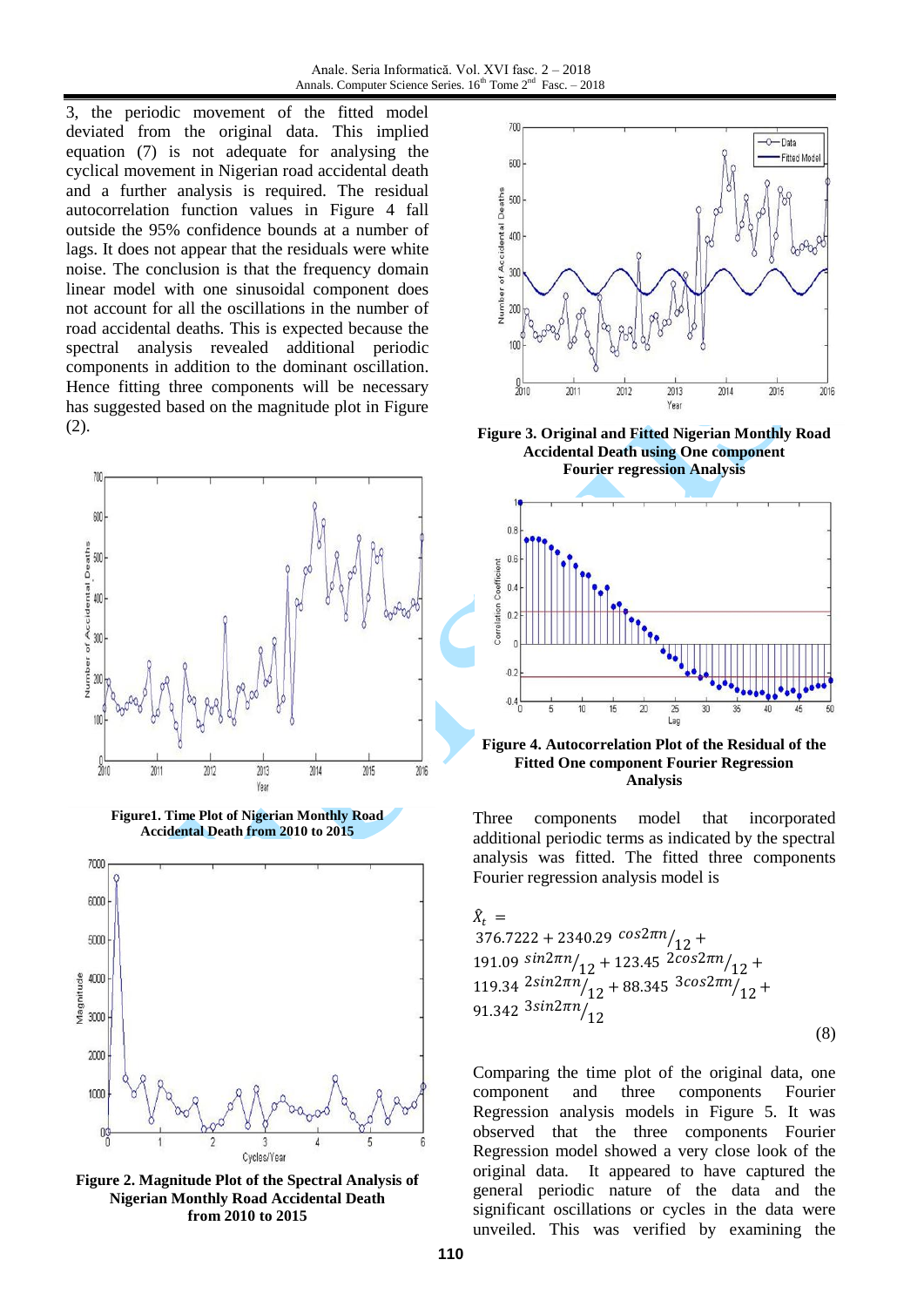autocorrelation function of the residuals in Figure 6 and this indicated that residual autocorrelation function values fall within the 95% confidence bounds at all lags. It appears that the residuals were white noise and the three components Fourier Regression model with three sinusoidal components accounted for all the oscillations and cyclical movement in the number of road accidental deaths in Nigeria. Hence, the periodic trend of Nigeria road accidental death is properly fitted with the three components Fourier regression analysis.



**Figure 5. Original and Fitted Nigerian Monthly Road Accidental Death using Three components Fourier Regression Analysis**





#### **CONCLUSION**

This research work was used to propose a new procedure for Fourier regression analysis which has the ability to reveal the period of significant frequencies and can be used to fit a periodic trend. The procedure involved component identification, estimation method and diagnostic checking. Nigerian road accidental death time series data from 2010 to 2015 was analysed in order to test the efficiency of the model. From the results, the spectral analysis magnitude plot revealed a single and three components Fourier regression model. The inverse discrete Fourier transform estimation method was used to obtain the coefficient. The periodic trend of one and three components Fourier regression model was fitted. Three components Fourier regression model was the most suitable and appropriate model since it has a close pattern to the original series and as well revealed the cyclical movement in Nigerian road accidental death. This was validated based on the three components residual autocorrelation function values which fell within the 95% confidence bound and this indicated the residuals are whiten. In conclusion, the proposed procedure for Fourier regression analysis was adequate for studying the important periodicities and their frequencies, fitting periodic trend for Nigerian road accidental data. It is suitable for forecasting Nigerian road accidental time series data since the residual of the model are whiten.

## **REFERENCES**

- [Ade10**] J. O. Adejuwon -** *A Spectral analysis of Rainfall in Edo and Delta State (Formely Mid-Western Region),*  International Journal of Climatology, 2365-2370, 2010.
- [Bli58] **C. I. Bliss -** *Period Regression in Biology and Climatology*, New Haven: The Connecticut Agriculture Experiment Station, 345-355, 1958.
- [Blo00] **P. Bloomfield -** *Fourier Analysis of Time Series, An Introduction*, Raleigh: Wiley Series, 230-250, 2000.
- [BJ70] **G. E. P. Box, G. M. Jenkins -** *Time Series Analysis; forecasting and control*, Holden Day, San Francisco, California, 125-135, 1970.
- [BJR08] **G. E. P. Box, G. M. Jenkins, G. C. Reinsel** - *Time Series Analysis;*